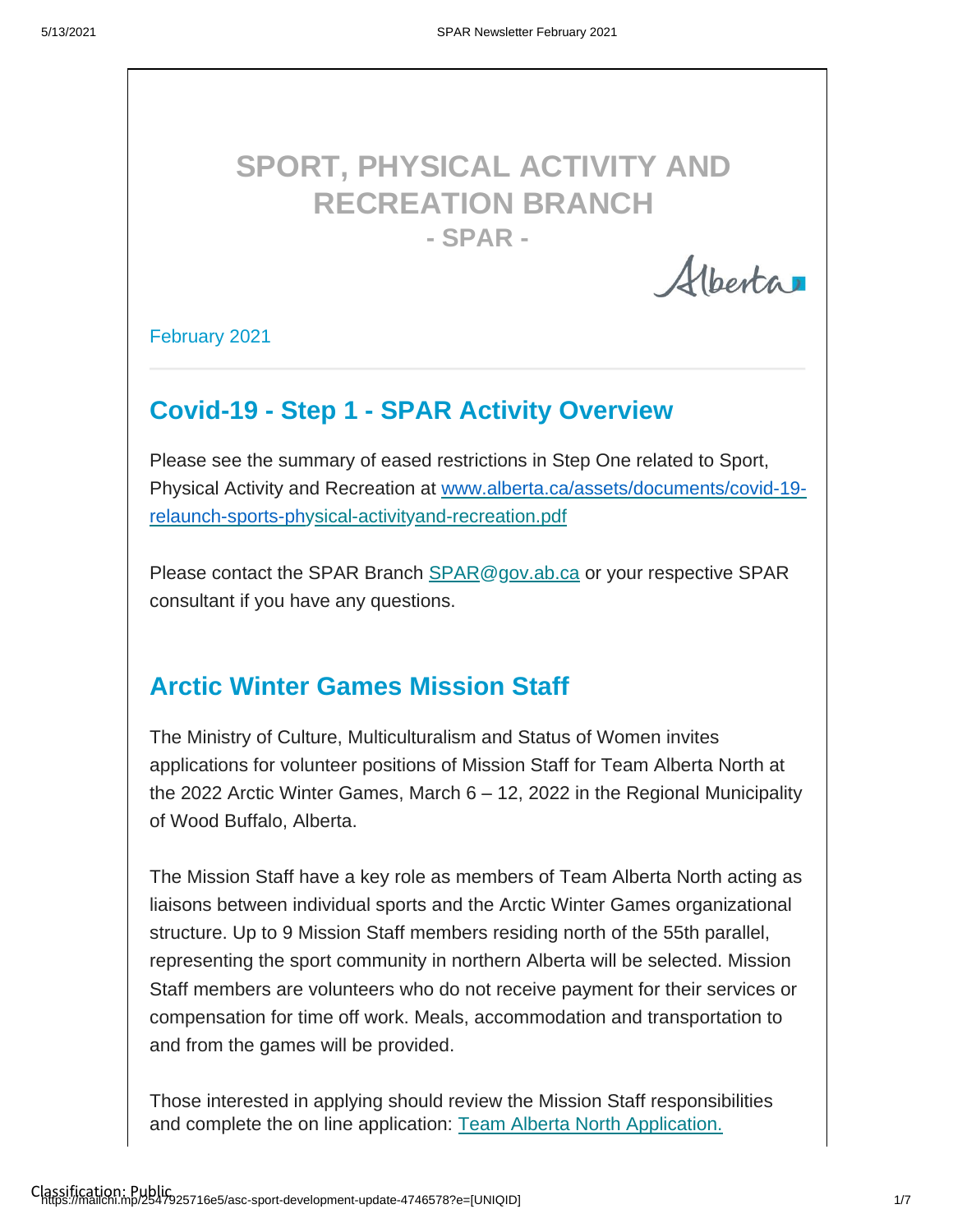Deadline to apply is Wednesday, March 31, 2021. For additional information, please contact Michelle Deering (Chef de Mission) [michelle.deering@gov.ab.ca o](http://michelle.deering@gov.ab.ca/)r Steven Patrick (Assistant Chef de Mission), [steven.patrick@gov.ab.ca.](http://michelle.deering@gov.ab.ca/)

## **The 2019 Canada Winter Games Legacy Fund**

The 2019 Canada Winter Games Legacy Fund Society is pleased to share a legacy fund of \$650,000 designed to support not-for-profit sport and community organizations in the province of Alberta.

Requests for funding will be reviewed based on their alignment with the values of the 2019 Games and accepted in four categories:

- athlete and coach or official development
- infrastructure or equipment development
- sport development capacity building non-
- sport or discretionary projects

The Legacy Fund Society is now accepting funding applications from Alberta based sport and community not-for-profits until April 2, 2021.

Information on the criteria and application form are available [online.](https://docs.google.com/forms/d/e/1FAIpQLSeOXplTuQnGSatUONR28baYU6_gScBJkppQYr4STfaE23JD_A/viewform?gxids=7628)

## **NCCP Coaching Update**

The NCCP Multi Sport Module Calendar has been updated to the end of May. All Competition Development modules are now being offered online, including Coaching & Leading Effectively, Developing Athletic Abilities and Performance Planning. Registration links are also available by request from PSO's for online Core Training for Learning Facilitators and Core Training for Coach Evaluators.

Looking for NCCP courses?

[All Alberta online NCCP modules can be found at](https://albertasport.ca/nccp-module-calendar/)  [albertasport.ca/nccpmodule-calendar/. Please bookmark this page as](https://albertasport.ca/nccp-module-calendar/)  [course listings are u](https://albertasport.ca/nccp-module-calendar/)pdated regularly.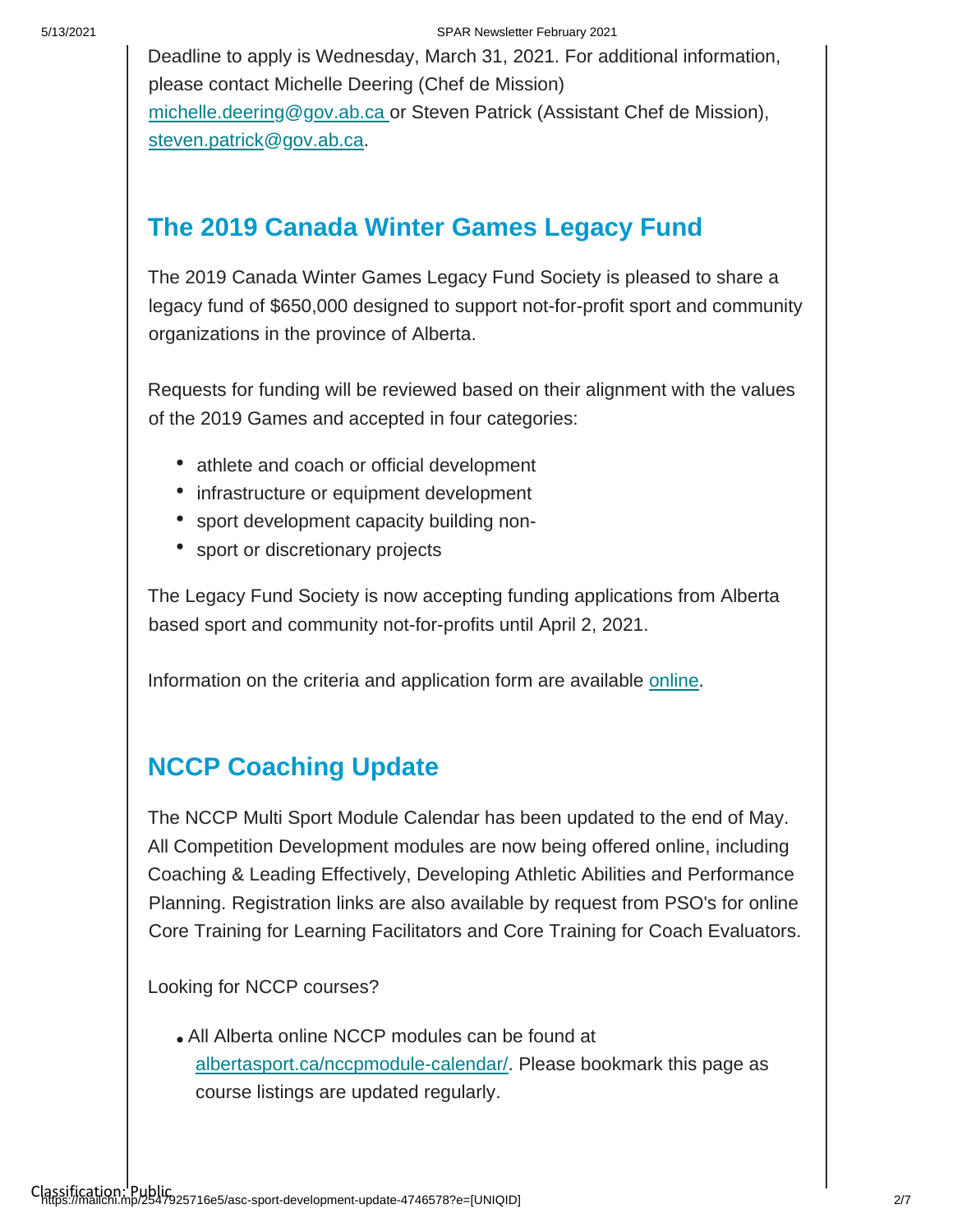\*\* Alberta coaches require SPAR permission prior to registering for NCCP training out of the province. Have a coaching question?

. All coaching email inquiries may be directed to cmsw.coach@gov.ab.ca.

## **4th Annual Alberta Recreation and Parks Associations (ARPA) Leaders Summit**

The 2021 Leaders' Summit Series will be virtual sessions and conversations for municipal recreation and parks leaders.

The summit will once again be targeted at CAOs and senior municipal leaders who advise their councils on recreation, parks, arts and culture, FCSS, community development and urban planning.

Register today to access all of the 2021 ARPA Leaders' Summit Series content at [arpaonline.regfox.com/2021-albertaleaders](https://arpaonline.regfox.com/2021-albertaleaders)**[.](https://arpaonline.regfox.com/2021-albertaleaders)**

## **Sport Tourism Canada Resources**

SPAR has renewed its partnership with Sport Tourism Canada (STC) to allow Alberta's sport organizations access to STC tools and resources. STC continues to work hard to keep information flowing and resources available to its members now and in the future, with a focus on recovery planning for events through their COVID-19 Recovery Task Force.

[Sign up](https://www.sporttourismcanada.com/membership-signup/) here for your Provincial Rights holder membership. Please see below for upcoming events;

#### *Sport Events Congress - Virtual Event April 7-9, 2021*

Sport Events Congress is the largest annual gathering of individuals connected to the over \$6.8 billion sport tourism industry in Canada. Over 400 people will attend, including sport organizations / event rights holders, destination tourism professionals, event suppliers, event management firms, hoteliers, the education sector and elected officials.

[Register today](https://can01.safelinks.protection.outlook.com/?url=https%3A%2F%2Fwww.sporttourismcanada.com%2Fsport-events-congress%2Fwhat-is-sports-event-congress%2Fsec-registration%2F&data=04%7C01%7Csheri.wilson%40gov.ab.ca%7C4c34a78b08ef4ea7c39d08d8d4612907%7C2bb51c06af9b42c58bf53c3b7b10850b%7C0%7C0%7C637492861052434735%7CUnknown%7CTWFpbGZsb3d8eyJWIjoiMC4wLjAwMDAiLCJQIjoiV2luMzIiLCJBTiI6Ik1haWwiLCJXVCI6Mn0%3D%7C1000&sdata=YDE2kQ8FHpYAEeTjJCuQHmS8%2FP8859n%2BYuEM70ol8nM%3D&reserved=0) – as a Provincial Rights holder.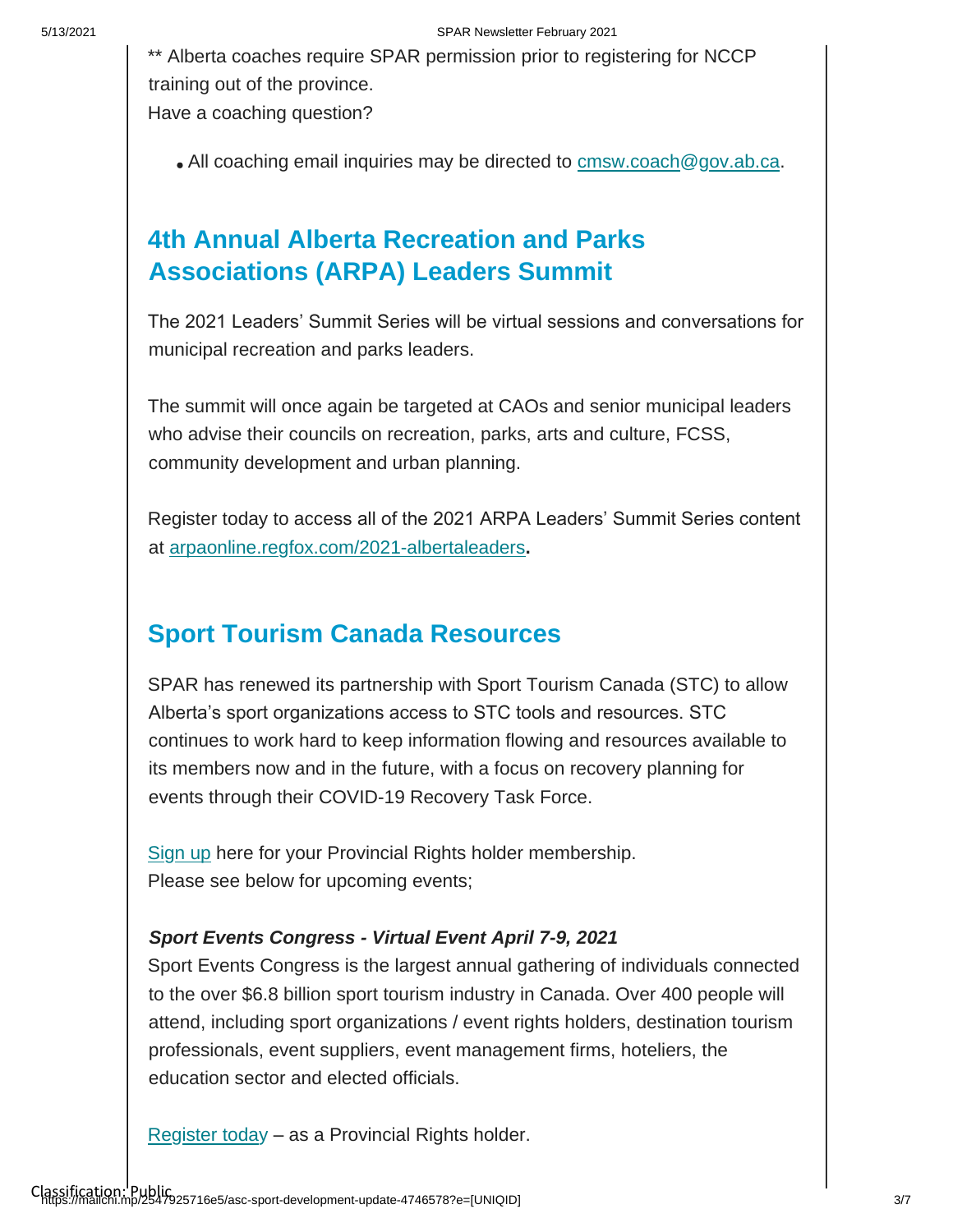## **The Sport Information Resource Center (SIRC's) webinar series**

Experts in the House series. This is the last of the four part mini series, Building Confidence, led by Jill Sadler.

Courageous Confidence – a Blueprint for Growth March 24, 2021 1:00 – 2:30 p.m. ET [Register Today](https://sirccanada.wufoo.com/forms/q1154e31sv03hp/)

## **Alberta Fitness Leadership Online Courses**

Alberta Fitness Leadership Certification Association is hosting a range of online courses, seminars and workshops now through April.

Professional seminars are delivered by internationally recognized presenters and include certificate courses such as *Functional Independence Training for Older Adults* and *Physical Literacy for Older Adults*.

[Register here](https://marketplace.ualberta.ca/pfu/professional-development.html) for the seminars or courses that work for your professional needs.

### **Youth Club Virtual Run**

Join the Alberta Medical Association Youth Run Club to participate in a virtual run! Since the AMA Youth Run Club is unable to bring a fun run to schools this spring due to the pandemic, we hope we can all run, walk and roll together virtually. From May 17-21, pick your distance of 1–5 km and get moving wherever you are! Over \$4,000 in prizes are waiting for you!

Learn more and register: [amayouthrunclub.com/spring-event/](https://amayouthrunclub.com/spring-event/)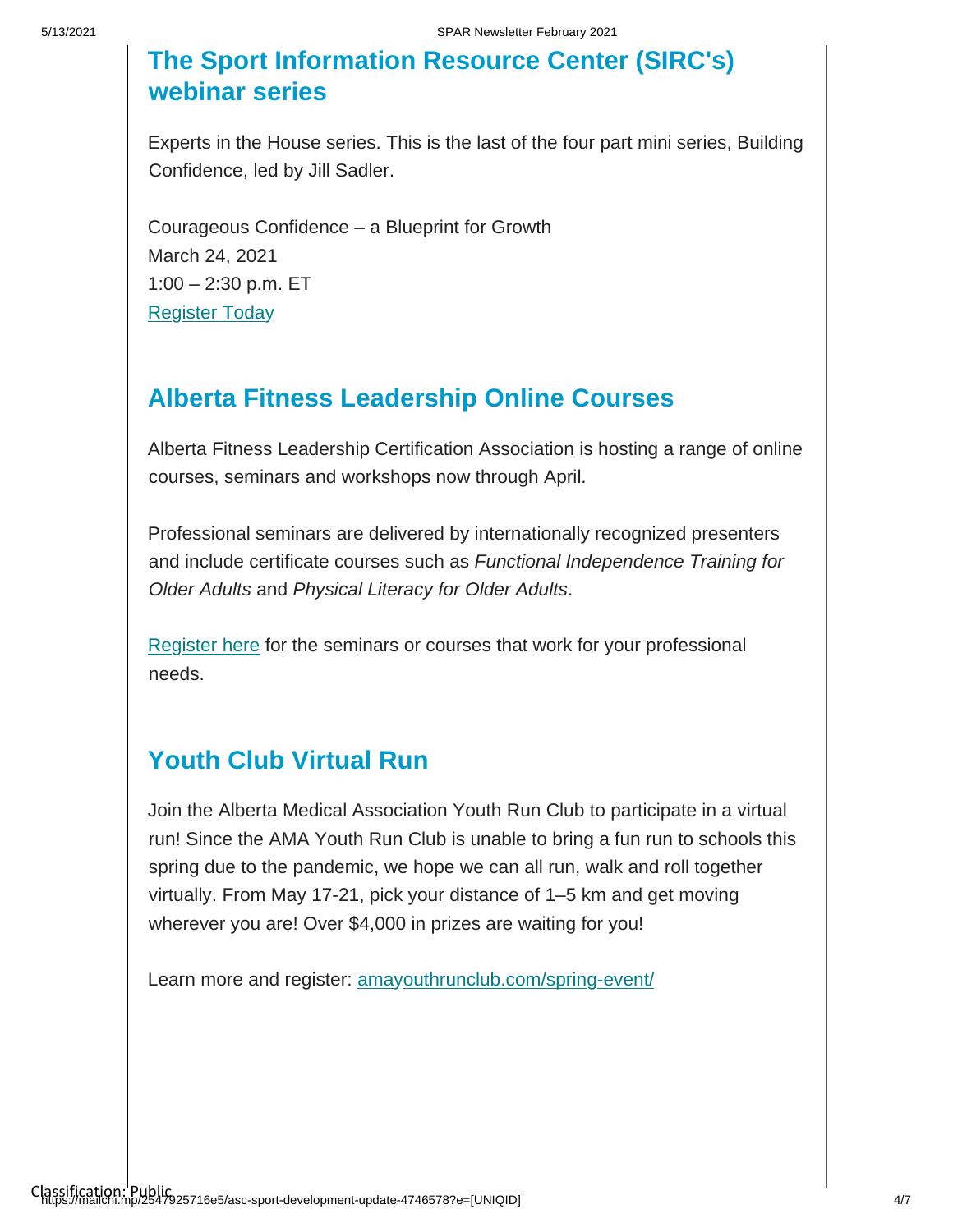## **Concussion Research Survey**

This research project is looking to help identifying the 10 most important questions for concussion research. The work is being done by the Concussion Priority Setting Partnership with the James Lind Alliance, Canadian Concussion Network, CHEO and the University of Ottawa.

The survey would like to hear from:

- People who currently have a concussion
- People who have had one or more concussions in the past.
- Family members, partners and caregivers who have cared for someone with a concussion.
- Health care providers who have cared for patients with concussion, concussion-like symptoms or mild traumatic brain injury.

For more information and to take the survey in English or French, visit [www.concussionpsp.com](file://///goa/desktop/P_S/sheri.wilson/Desktop/E%20newsletter/www.concussionpsp.com)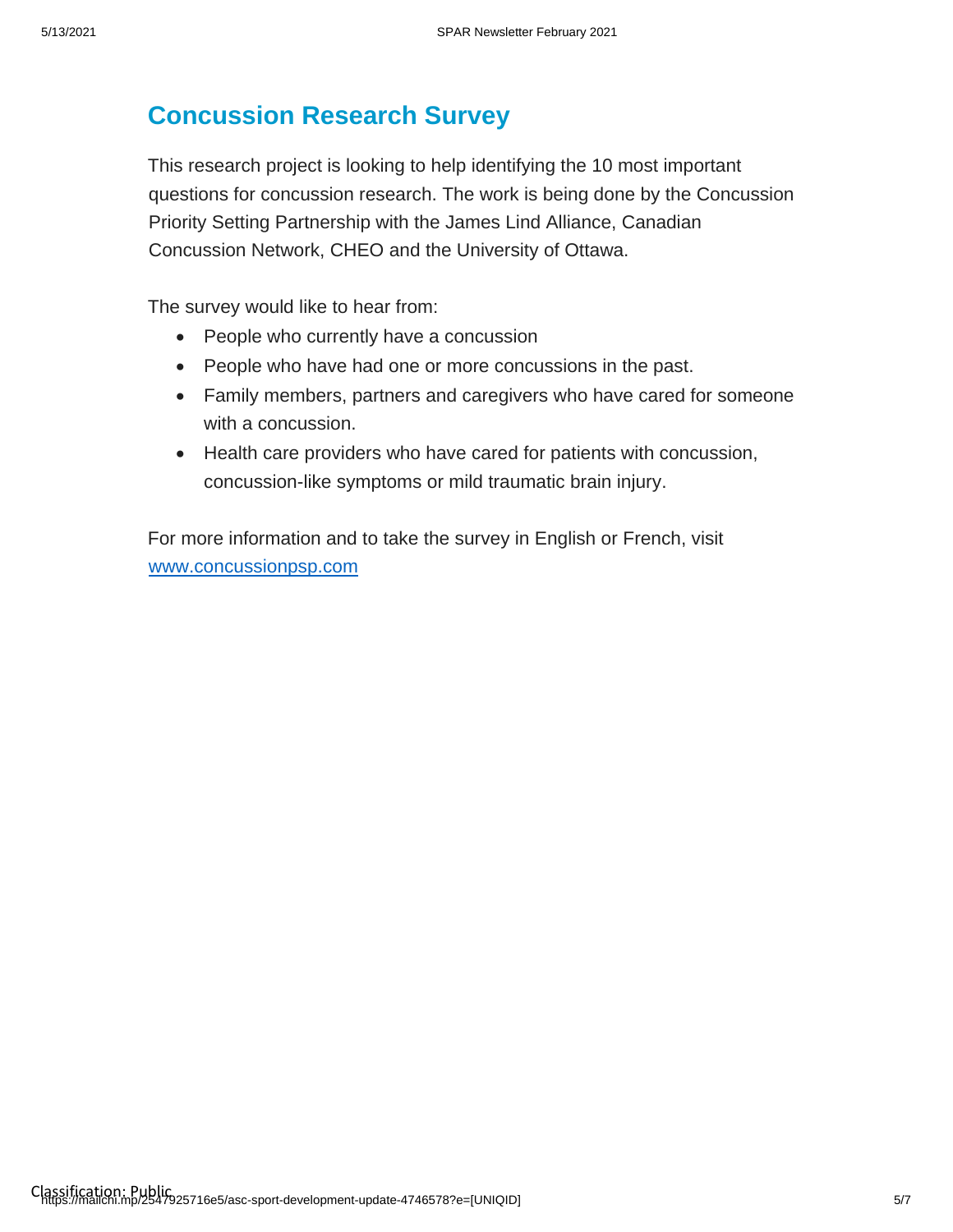



#### **Concussion Awareness**

The **#HeadstrorgCanada**campaign is based on the Government of Canada's Concussion Framework and th[e Concussion Awareness toolki](https://sirc.ca/concussion)is designed to give every sport organization the resources they need to show they are concussion smart and to learn the key points in concussion awareness.

*Sport Physical Activity and Recreation, All rights reserved.*

**Our mailing address is:** Sport, Physical Activity and Recreation Branch Suite 500, 10055 106 Street Edmonton, Alberta T5J 1G3 Canada

Want to change how you receive these emails?

You can [update your preferences](https://albertasport.us9.list-manage.com/profile?u=15111b9aff89c69816858e448&id=f3a69c7be4&e=%5bUNIQID%5d&c=0bdb3a1217) or [unsubscribe from this list.](https://albertasport.us9.list-manage.com/unsubscribe?u=15111b9aff89c69816858e448&id=f3a69c7be4&e=%5bUNIQID%5d&c=0bdb3a1217)